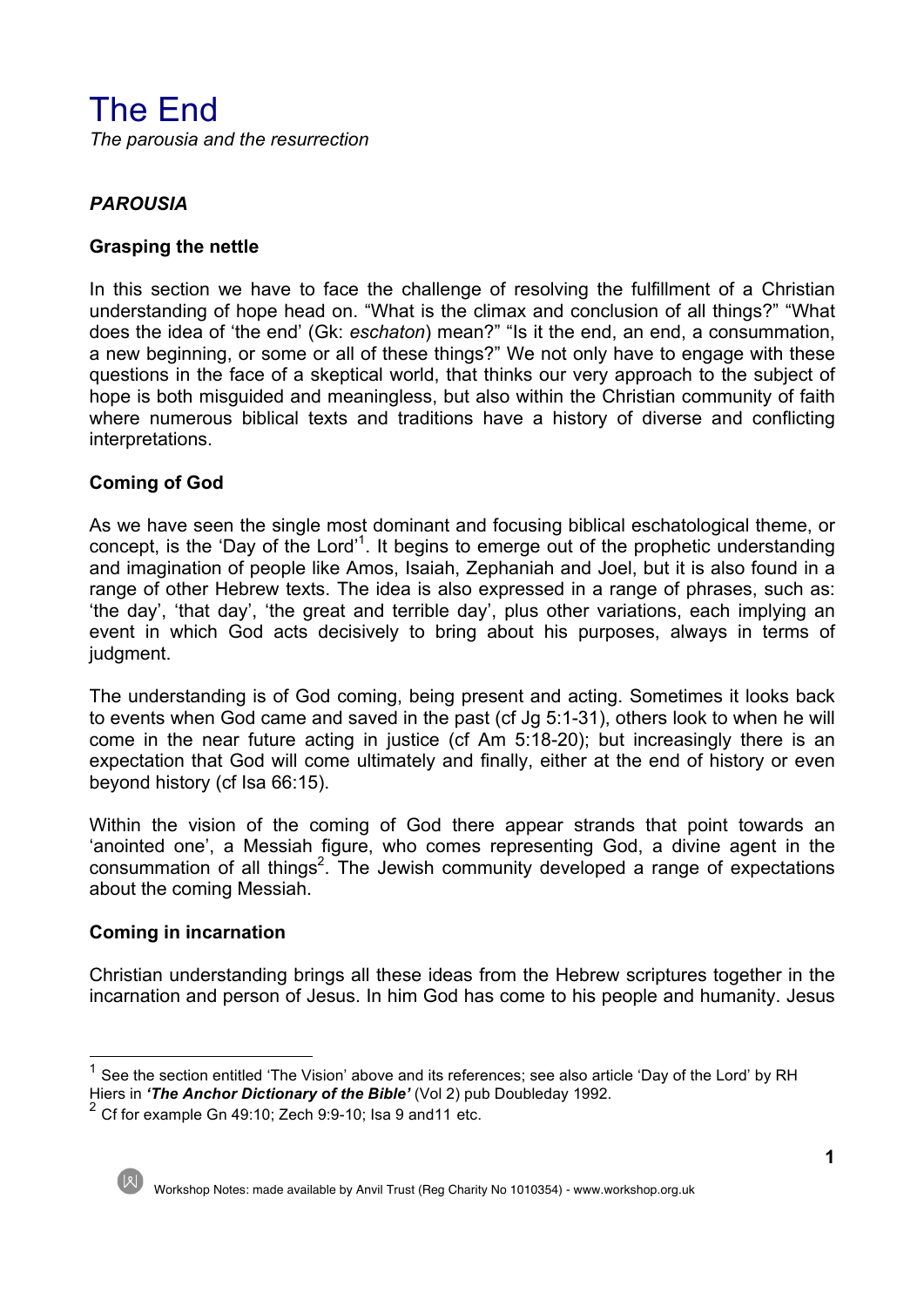himself has come from God as the anointed Messiah. Following his crucifixion there is his resurrection. But this is not the end.

All those Hebrew scriptures that speak of the glories of the messianic age lay an important foundation for something more, the *parousia*, because they have not found complete fulfillment in first coming of Jesus.

Of the important Hebrew passages that most await fulfillment are the words that are found in Daniel 7:

'… behold with the clouds of heaven there came one like the Son of man … and to him was given dominion, and glory and kingdom …' (Dan 7:13-14)

The ideas and imagery of these words are reflected in a number of important places in the New Testament:

'Then they will see the Son of man coming in clouds with great power and glory …' (Mk 13:26)<sup>3</sup>

As we saw at the end of Jesus' ministry there is the question:

"Tell us, when will this be, and what will be the sign of your coming and of the close of the age?" (Mt 24:3)

Having ascended the disciples are given this promise:

"This Jesus, who was taken up from you into heaven, will come in the same way as you saw him go into heaven" (Acts 1:11)

# **Appearing in power**

The central focus of Christian eschatology is the 'coming' of Jesus Christ at the end of history<sup>4</sup>. The popular phrase 'the second coming' is not a New Testament term; Justin Martyr first used it in the 2nd century CE. It is developed from the words in Hebrews 9:28, which says:

'He will appear a second time … to save those who are waiting for him.'

This remarkable understanding is most frequently expressed in the New Testament by the Greek word *parousia*, which refers to the idea of 'coming' or 'arrival' (cf 2Cor 7:6-7; Phil 1:26), or the 'presence' (2Cor 10:10) of someone; a sense of awareness of immediacy.

 $3$  There are of course many other texts that pick up and proclaim the same theme cf. Mt 24:30; Mk 13:26; Lk 21:27; also Mk 14:62; Mt 26:64; Lk 22:69; 1Th 4:17; Rev 1:7, 13; 14:14.

<sup>&</sup>lt;sup>4</sup> Christians often refer to it as the 'Second Coming' or the 'Second Advent'.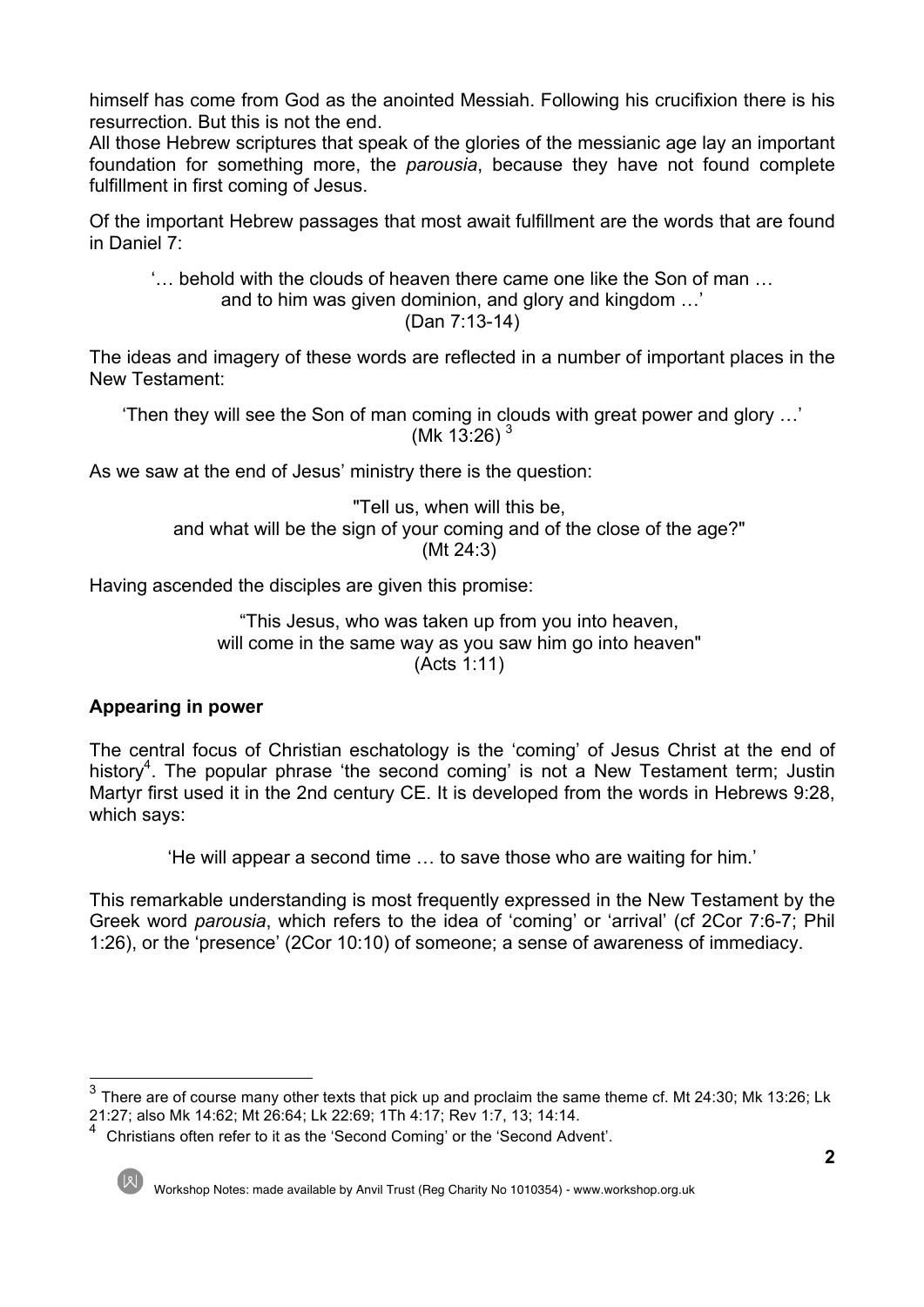Another word used to describe the phenomenon is *apokalupsis*<sup>5</sup> (cf 1Cor 1:7; 1Pet 1:7) with the sense of 'revealing' or appearing'; the wraps are off, the full truth of what has been hidden is fully disclosed.

It has been estimated that there are at least 250 clear references to the *parousia*. No New Testament writer omits it; it has been said that 'it is too frequent, too clear, too precise, too unambiguous not to be central<sup>'.6</sup>

The *parousia* is referred to in the New Testament as 'the day of Christ' (cf Phil 1:10; 2:16).<sup>7</sup> It has Jesus as its focal point, it is *he* who is coming; fulfilling and completing everything his original coming began, consummating his work and creation's destiny, which are inseparably intertwined:

'… it focuses on Jesus, not only centrally … but finally … Since Jesus is the human person on whom the destiny of the whole world hangs, his story is unfinished until the story of the whole world is complete, and, conversely, the world's story is unfinished until he comes to complete it. The coming of Jesus is the focus of Christian hope because his future is our future and that of all creation."8

It will be an event like no other event. It will be similar to and yet utterly different from the original creation of the universe:

'… it is the event which brings the temporal history of the world to an end. It is not just the last event of world history, but the event that ends history. It cannot be an event in time and space like the other events of history, since it is an event that happens to time and space and transforms them into eternity.<sup>'9</sup>

For this reason the language and imagery of the New Testament must *not* be taken as a literal description of what will happen; it struggles with time and space ideas to express what is beyond communication. The words and images are an imagination of the mystery, as the physical and spiritual, temporal and eternal, human and divine begin to find their inclusive fulfillment as the *parousia* breaks upon them and from within them.

<sup>8</sup> See R Bauckham & T Hart *'Hope Against Hope'* Darton, Longman & Todd 1999 p 117-118  $9$  Ibid p 118



 $5$  We get our word 'apocalyptic' from this word, which should mean 'ultimate revelation', like the pulling back of a curtain to reveal a view, rather than the sense of 'ultimate destruction' that is usually implied in its popular use.

<sup>6</sup> Some of the major New Testament passages about the *parousia* are Mt 24:25; Mk 13; Lk 21; Jn 14:3; Acts 1:11; 3:20; 17:31; 1Cor 15:23-28; Phil 3:20-21; 1Th 4:13-5, 11; 2Th 1:7-10; Heb 9:28; Jas 5:7; 1Pt 1:7; 2Pt 3:8-13; 1 Jn 2:28; 3:2-3; Rev 1:7-8; 22:20.

 $7$  It appears to be a development of the phrase 'the day of the messiah' found in the intertestamental literature. The Gospels have a number of references to Jesus referring to 'that day' or 'on that day' (cf Mt 25:13; Lk 17:22-35; 21:34 et al). There are similar expressions in Paul's writings elsewhere, 'the day of Jesus Christ' (Phil 1:6 cf 1Cor 1:8; 5:5; 2Cor 1:14), he also links it to 'the day of the Lord' and 'the day of judgement' (cf 1Th 5:2; 2Th 2:2; Rm 2:16; 1Cor 3:13 et al). The centrality of Jesus in fulfilling the Hebrew vision of 'the Day of the Lord' in early Christian thinking is beyond dispute.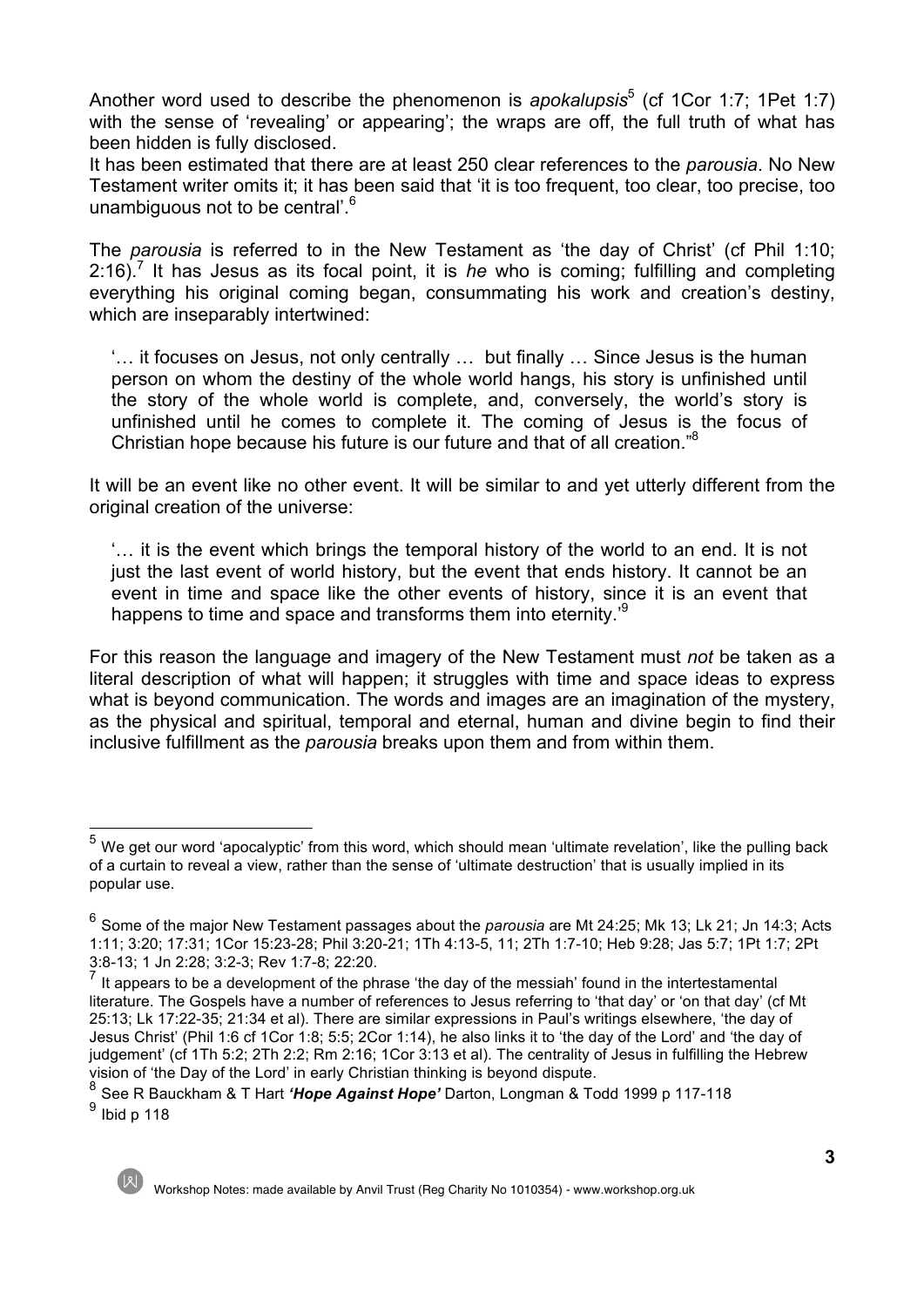As we mentioned above, historically, Christian thinking about 'the end' in broad terms has been plagued by a belief that biblical images and ideas can be deciphered to provide calendars, timetables and itineraries. Thinking about the *parousia* has inevitable become caught up at the heart of this.

#### **Images of consummation**

The New Testament has some very powerful images to communicate the truth about God's final consummation of all things in the triumph of Jesus. They are not history written in advance, but eschatological imagination grappling to conceive of the implosion of time and space under the weight of the wholeness and justice of eternity.

Among many passages, three of the most influential are:

# • **The shepherd-judge** (Mt 25:31-32):

"When the Son of man comes in his glory, and all the angels with him, then he will sit on his glorious throne. Before him will be gathered all the nations, and he will separate them one from another as a shepherd separates the sheep from the goats"

#### • **The conquering-warrior** (Rev 19:11-21):

"Then I saw heaven opened, and behold, a white horse! He who sat upon it is called Faithful and True, and in righteousness he judges and makes war. His eyes are like a flame of fire, and on his head are many diadems; and he has a name inscribed which no one knows but himself. He is clad in a robe dipped in blood, and the name by which he is called is The Word of God. And the armies of heaven, arrayed in fine linen, white and pure, followed him on white horses. From his mouth issues a sharp sword with which to smite the nations, and he will rule them with a rod of iron; he will tread the wine press of the fury of the wrath of God the Almighty. On his robe and on his thigh he has a name inscribed, King of kings and Lord of lords".

# • **The saviour-deliverer** (1Th 4:14-18):

"For since we believe that Jesus died and rose again, even so, through Jesus, God will bring with him those who have fallen asleep. For this we declare to you by the word of the Lord, that we who are alive, who are left until the coming of the Lord, shall not precede those who have fallen asleep. For the Lord himself will descend from heaven with a cry of command, with the archangel's call, and with the sound of the trumpet of God. And the dead in Christ will rise first; then we who are alive, who are left, shall be caught up together with them in the clouds to meet the Lord in the air; and so we shall always be with the Lord. Therefore comfort one another with these words".

Other images are; the powerful impact of Jesus' 'appearing' (1Tm 6:14) or 'revealing' (1Cor 1:7), 'like lightning across the sky' (Mt 24:27) so that 'every eye will see him' (Rev 1:7). These and others give very powerful focus to the *parousia* idea and to the person of Jesus. It demonstrates how the language of myth and metaphor intensifies understanding and anticipation even though it is incapable of expressing what the actual events will be like or sequence in which they will unfold.

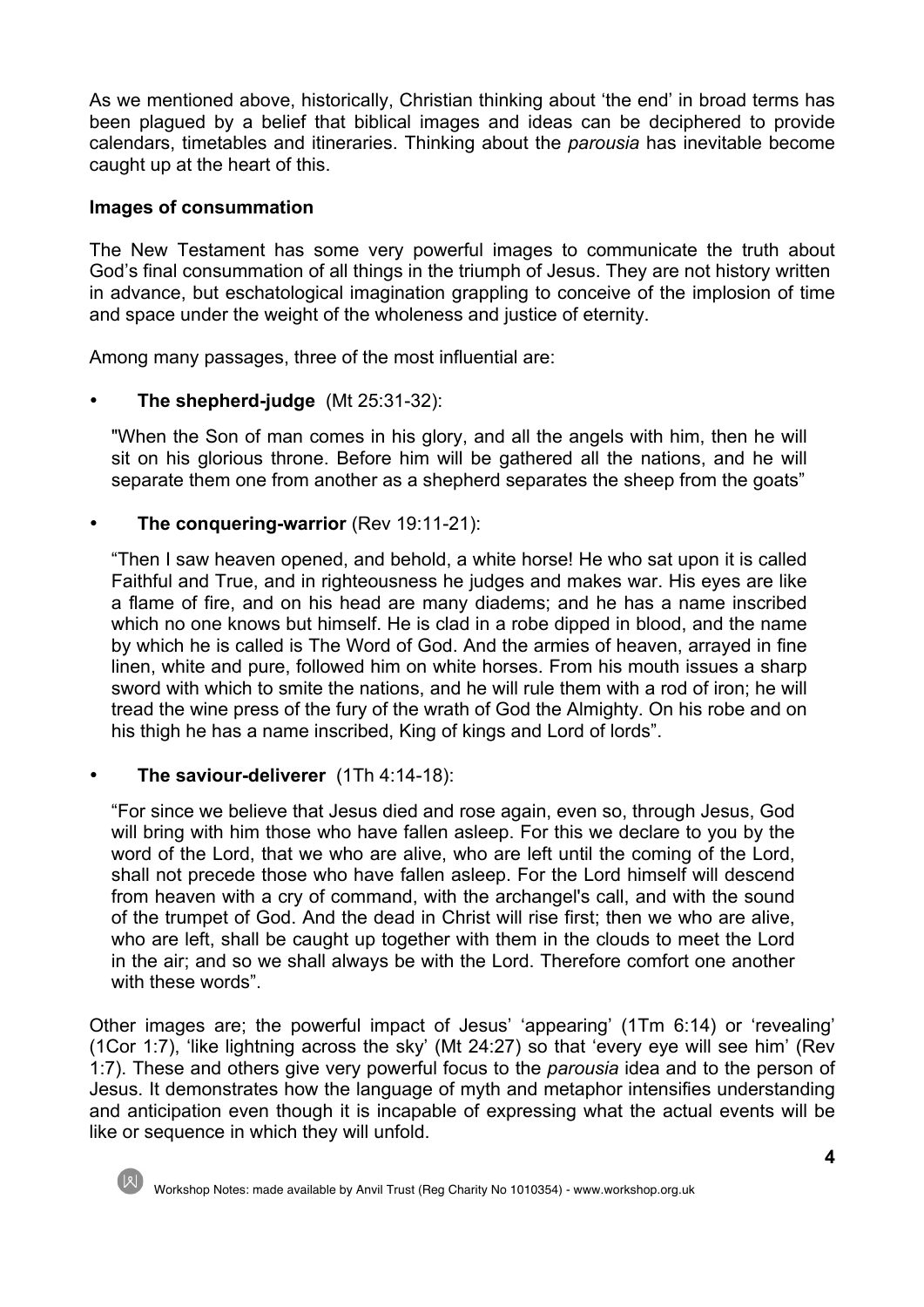# **Rapture myth**

A graphic image expressed in words quoted above caught the imagination of many:

'… we shall be caught up together with them in the clouds to meet the Lord in the air' (1Th 4:17)

Add to this another disturbing picture that speaks of workers in the field or at the grinding mill:

'One will be taken and one will be left' (Mat 24: 40-41)

Historically these have been taken together by some people to develop a doctrine of 'the rapture'; an idea that believers will be miraculously 'transported' from the earth from within the midst of an evil world and *prior* to the *parousia* 10. This is mistaken. The word 'taken', used in Matthew, in biblical thinking implies destruction not salvation. The Thessalonians passage speaks about the vision of the *parousia* itself, it is not something prior to it.

# *Parousia* **delayed**

Reading the New Testament leads you to wonder how the early Christian community coped with the fact the *parousia* didn't come in their lifetime. Compare passages in such as:

'… we who are alive, who are left until the coming of the Lord, shall not precede those who have fallen asleep … the dead in Christ will rise first; then we who are alive, who are left, shall be caught up together with them …' (1Th 4:15,17)

'First of all you must understand this, that scoffers will come in the last days with scoffing, following their own passions and saying, "Where is the promise of his coming? For ever since the fathers fell asleep, all things have continued as they were from the beginning of creation."' (2Pt 3:3-4)

In the first Paul anticipates being alive when the *parousia* takes place, in the second unbelievers are mocking the likelihood of Jesus ever returning. However, this may not have been as big a problem as some have suggested. Christians seem to have recognised early on that they were called to play an important part in 'hastening the day of God' (2Pt 3:12); they were constantly living at the front line of God's eschatological work, looking for those moments of break-through from the eternal into the temporal, all pointing towards the ultimate climax of the *parousia*. Visionary writings like Revelation revealed that throughout the present time the eternal was unfolding in parallel; while hidden to all

 $10$  This idea is an essential part of 'Dispensational' eschatological thinking in the church, developed in the 19<sup>th</sup> Century; but it has also found its way into other millennial forms of Christian thinking, usually conservative evangelical, where it can be an essential part of their doctrine.



Workshop Notes: made available by Anvil Trust (Reg Charity No 1010354) - www.workshop.org.uk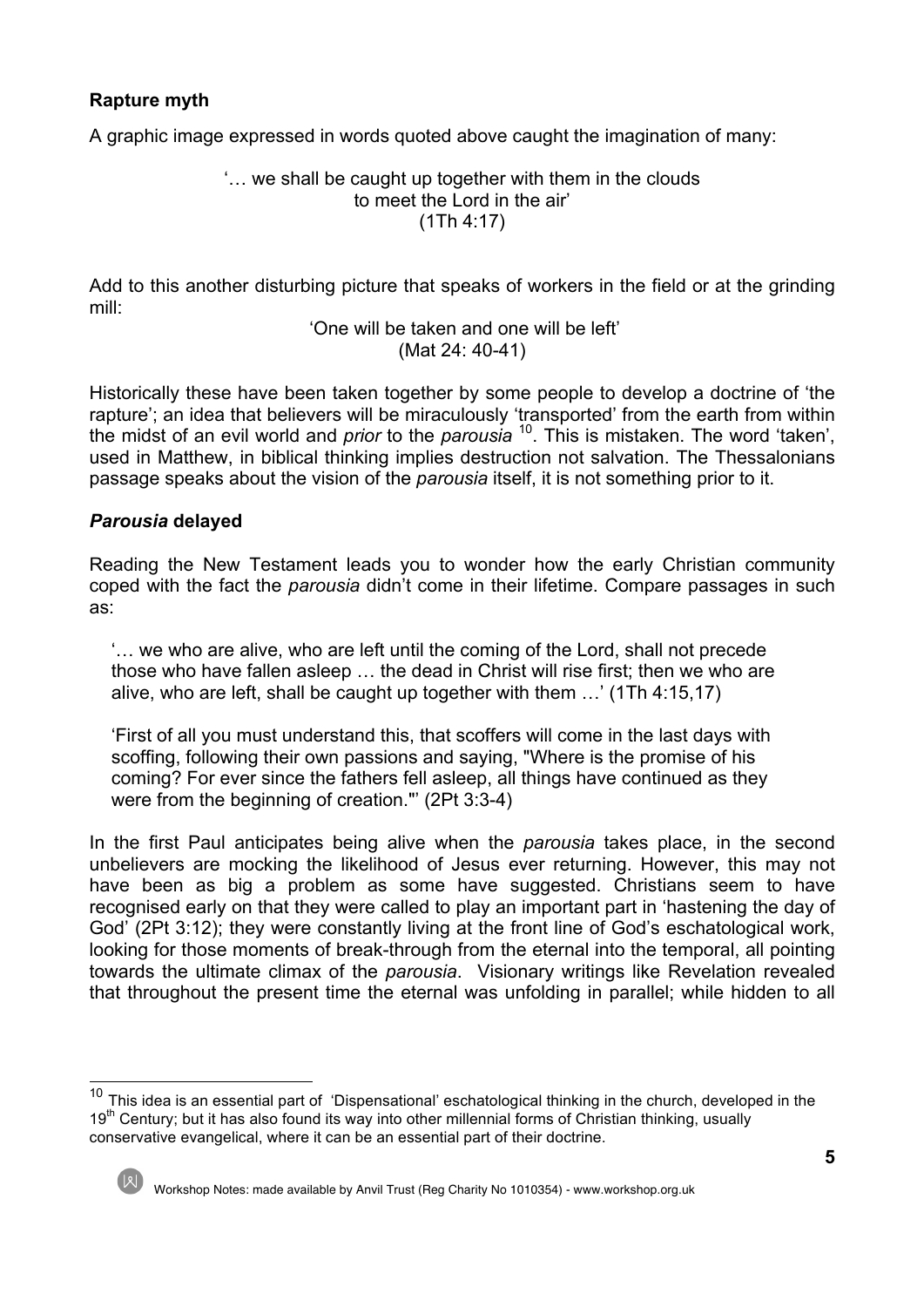but the few this truth was a constant present reality and inspiration<sup>11</sup>; as it should be to us also.

#### **Millennium**

For much of church history many Christians have believed that there would be a period of earthly perfection, *before* the last judgment, the end of the world and the new creation. During this time life on earth will be radically transformed for a limited period of time; symbolised by 'a thousand years', hence the name Millennium.<sup>12</sup>

These ideas are based on a single scripture found in Revelation 20:1-10:

Then I saw an angel coming down from heaven, holding in his hand the key of the bottomless pit and a great chain. And he seized the dragon, that ancient serpent, who is the Devil and Satan, and bound him for a thousand years, and threw him into the pit, and shut it and sealed it over him, that he should deceive the nations no more, till the thousand years were ended. After that he must be loosed for a little while. Then I saw thrones, and seated on them were those to whom judgment was committed. Also I saw the souls of those who had been beheaded for their testimony to Jesus and for the word of God, and who had not worshiped the beast or its image and had not received its mark on their foreheads or their hands. They came to life, and reigned with Christ a thousand years. The rest of the dead did not come to life until the thousand years were ended. This is the first resurrection. Blessed and holy is he who shares in the first resurrection! Over such the second death has no power, but they shall be priests of God and of Christ, and they shall reign with him a thousand years. And when the thousand years are ended, Satan will be loosed from his prison and will come out to deceive the nations which are at the four corners of the earth, that is, Gog and Magog, to gather them for battle; their number is like the sand of the sea. And they marched up over the broad earth and surrounded the camp of the saints and the beloved city; but fire came down from heaven and consumed them, and the devil who had deceived them was thrown into the lake of fire and sulphur where the beast and the false prophet were, and they will be tormented day and night for ever and ever.

These ten verses have influenced Christian thinking about eschatological events out of all proportion to the brief place they hold in the text of Revelation. The problem being that, to different degrees, they have been taken as literally foretelling certain events that will take place around the *parousia* (the return of Jesus – see below) 13.

<sup>11</sup> See the article *Parousia* by Christopher Rowland in *'The Anchor Dictionary of the Bible'* (Vol 5) pub Doubleday 1992, where there is detailed discussion on this topic.

<sup>12</sup> The word 'millennium' comes from the Latin for the number 1000, which is *mille*, creating the name 'millenniumism' for those who hold this belief. It is also sometimes also called 'chiliasm' after the Greek word for the number 1000, which is *chilia*. The idea of a '1000 years' is itself a biblical symbol for a great period of time, cf Ps 90:4; 2Pt 3:8.

There are four main approaches to interpretations that take Revelation 20:1-10 literally:

<sup>•</sup> **Premillennial (Historic):** this is the simple belief there will be an earthly millennium *after* the *parousia* and *before* the final judgment and the new heaven and earth;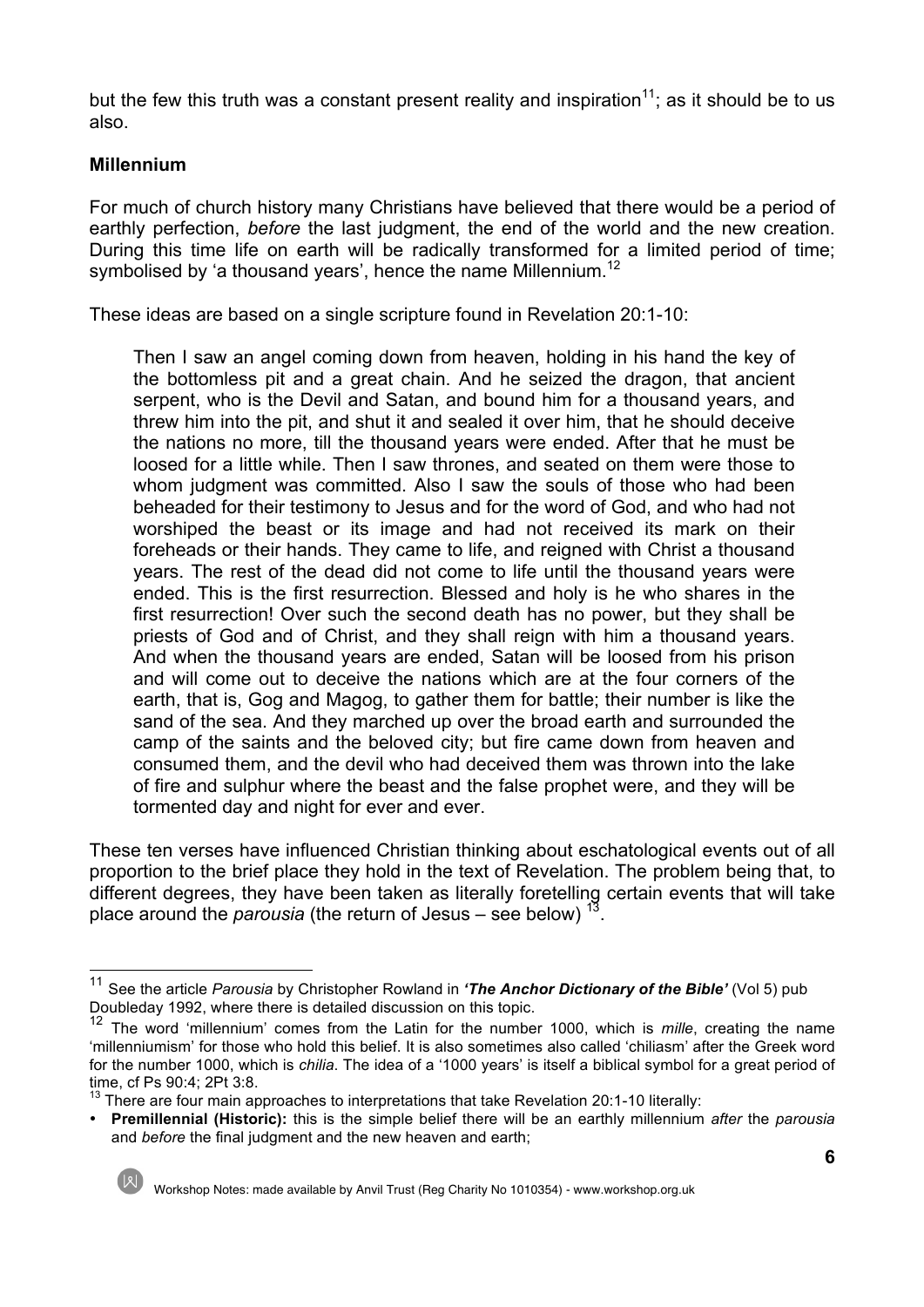However, this Millennium passage should not to be taken as an actual series of events that will happen in the ultimate future, but rather as an imaginative symbol, like all the others in Revelation. It declares the ultimate vindication of those who have been martyred as a result of Jesus' victory and triumph over all earthly powers at his *parousia*. From an earthly perspective the righteous have been defeated, but from the heavenly standpoint they are victorious. The truth is out; the beast is defeated and the martyrs triumph. <sup>14</sup>

For all the gross historical misuse and misunderstanding of the Millennium image it has kept Christian eschatological hope linked to an understanding that this world has a future in God's purposes, and saved it from becoming totally other worldly. A true understanding of the Millennium passage points us towards the true fulfillment of creation within the new heaven and earth at the climax of all things.

# **RESURRECTION**

#### **Hebrew hope**

l

As the Hebrew scriptures look towards the end another understanding just begins to emerge, the expectation of the resurrection of the dead. It is hardly mentioned, it is more of a longing than actual certainty, but it is there. There are oblique references in the Psalms:

> 'For you do not give me up to *sheol*, or let your faithful one see the Pit. You show me the path of life. In your presence there is fullness of joy; in your right hand are pleasures for evermore' (Ps 16:10-11)

'But God will ransom my soul from the power of *sheol*, for he will receive me' (Ps 49:14-15)

The 'dry bones' image in Ezekiel 37 is about national restoration following the exile rather than personal hope of resurrection. The oft-quoted words in Job:

> 'For I know that my Redeemer lives, and that at the last he will stand upon the earth; and after my skin has been thus destroyed, then in my flesh I shall see God' (Job 19:25)

- **Premillennial (Dispensational):** as above, this believes in an earthly millennium *after parousia* but as part of a larger formal scheme where the 'millennium' (the kingdom) is the final of seven 'dispensations' (distinct periods of time) that make up human history, before final judgment and eternal destiny;
- **Amillennial:** this is the belief that there will be *no* actual 'millennium', but rather it is seen as a symbol of the period of the life of the church prior to the *parousia*;
- **Postmillennial:** this is the belief that the 'millennium' is the work of the church through its expansion into the world, climaxing *before* the *parousia*.

See further detail and argument in RG Close *'The Meaning of the Millennium: Four Views'* pub IVP 1977 <sup>14</sup> See R Bauckham & T Hart '*Hope Against Hope'* Darton, Longman & Todd 1999 p 132-139; also R Bauckham *'The Theology of the Book of Revelation'* Cambridge1993 p 106-108.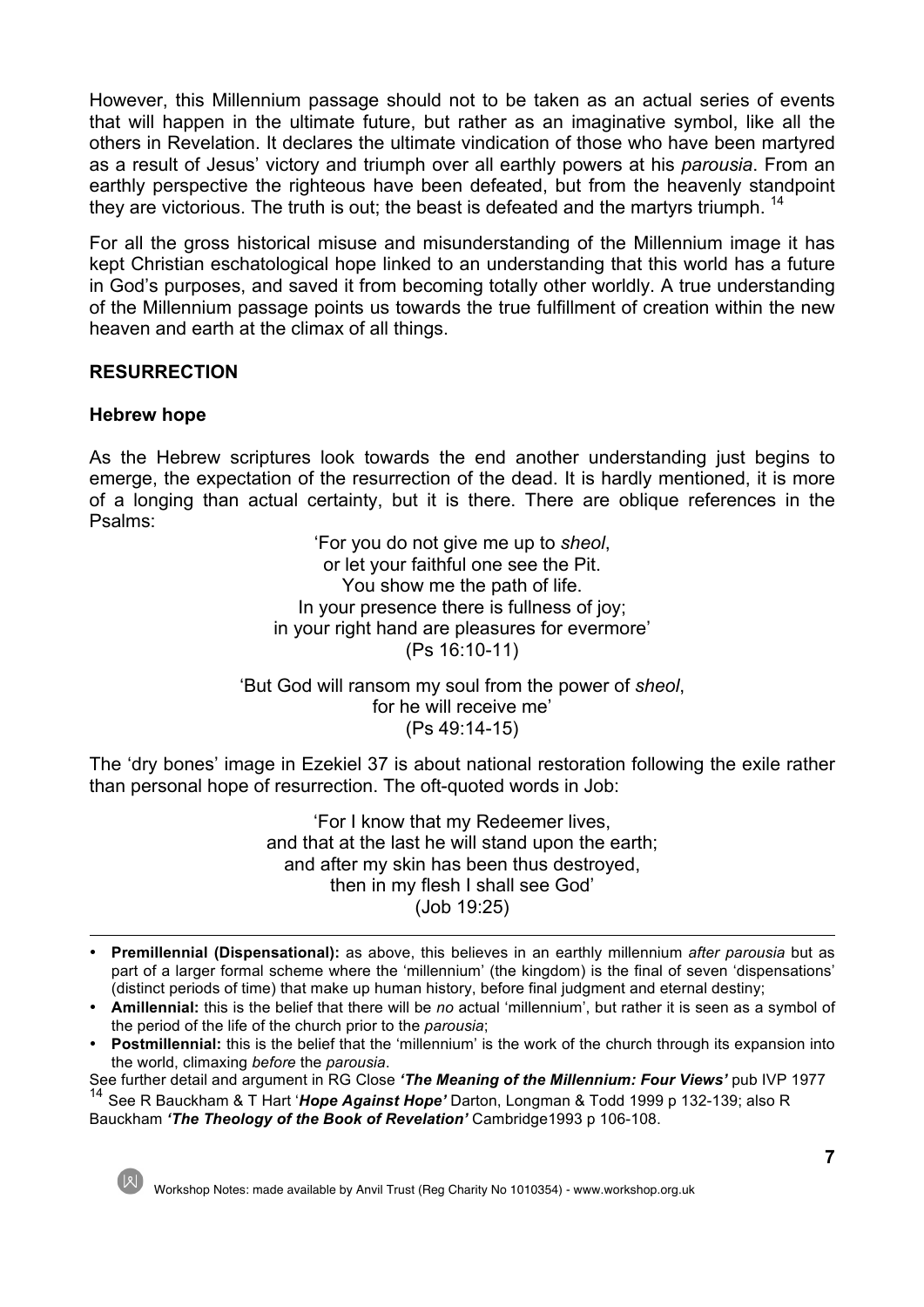These are not about faith in resurrection but a cry for justification at the hands of God when others would see his death as the result of his being a sinner, which he knows he is not. However, see 42:13 where he only receives the same number of children as previously (when he receives twice as much of everything else that he lost), suggesting that *at the resurrection* he will receive back his other lost children?

The ideas in Isaiah  $26:19<sup>15</sup>$  are fascinating:

'Your dead shall live, their corpses shall rise. O dwellers in the dust, awake and sing for joy! For your dew is a radiant dew, and the earth will give birth to those long dead'

Where the idea of the resurrection from the dead is most clearly and unequivocally stated is at the end of the BC period in Daniel 12:2-3:

'And many of those who sleep in the dust of the earth shall awake, some to everlasting life, and some to shame and everlasting contempt. And those who are wise shall shine like the brightness of the firmament; and those who turn many to righteousness, like the stars for ever and ever'.

These words are picked up and echoed powerfully in the writings of the New Testament.

# **What happens beyond death?**

Death is the only human certainty. So "What happens beyond death?" is among the most important personal questions about existence anyone can ask.

The first question is whether or not there is survival of any kind and if so what:

- Some believe there is nothing but the void of total extinction;
- Others believe in the re-birth of reincarnation;
- Many believe in immortality in some other form of life after death

In contrast to all these views the New Testament understanding is unique. It sees a total full-embodied physical resurrection of the whole person within a renewed universe, beyond life after death.<sup>16</sup> It has been very well put that Christians believe in resurrection, which is:

'Full embodied life, *after* 'life after death' <sup>17</sup>

 $15$  Some scholars believe these words are glossed by much later influence

<sup>&</sup>lt;sup>16</sup> To explore the full biblical Christian understanding of resurrection, its development through the Hebrew scriptures and the New Testament, and its contrast with the Mediterranean religions of the time, an essential study reference is NT Wright *'The Resurrection of the Son of God'* pub SPCK 2003

<sup>17</sup> See NT Wright *'Surprised by Hope'* SPCK 2007 p160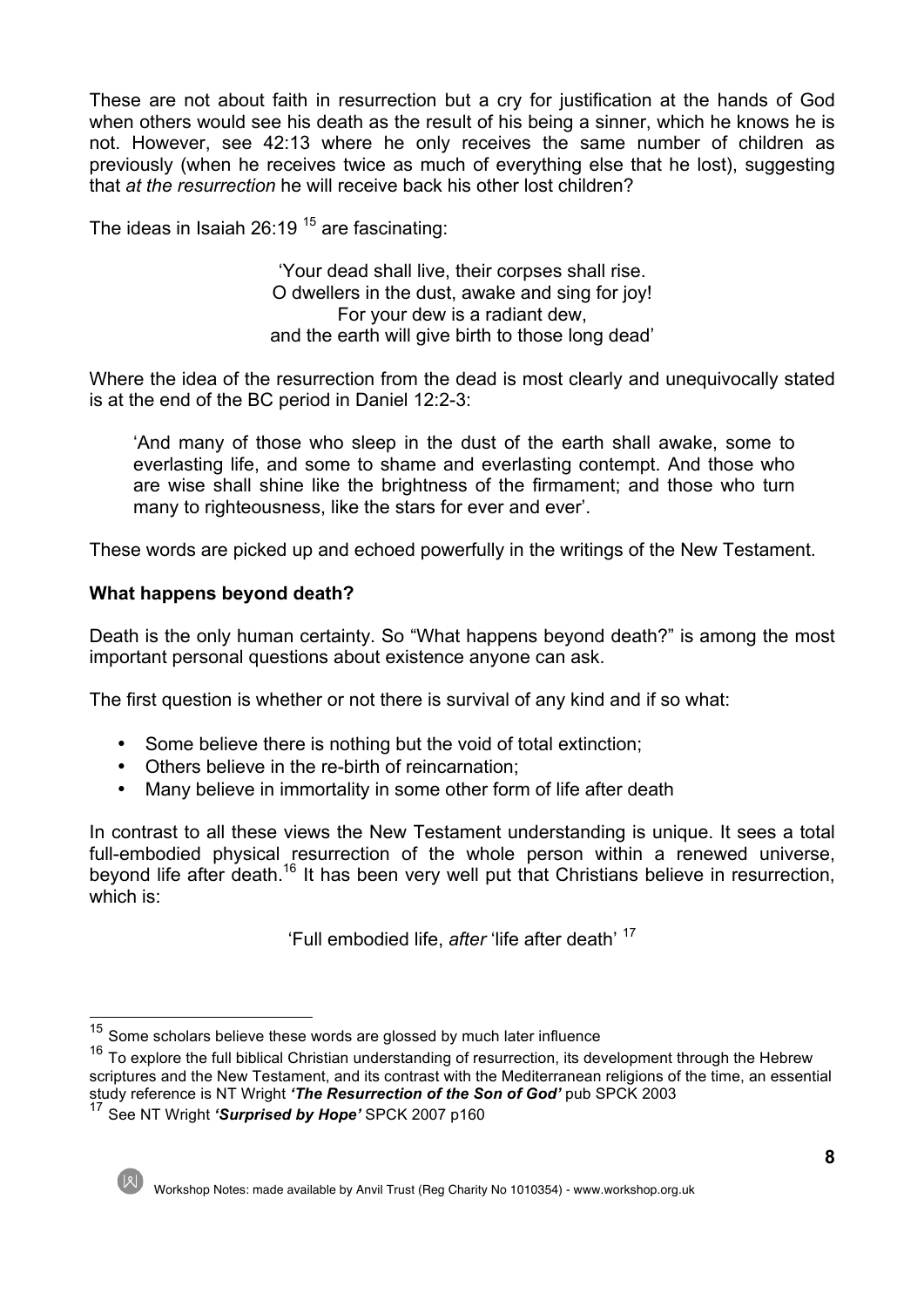If the Christian position is true then the second important question is, "What happens between a person's death and the resurrection?" This question troubles many Christians and is a serious issue to consider:

- "In what form do they continue to exist while dead?"
- "Are they conscious or unconscious?"

When talking about the experience of death the biblical writers use two images; there are convincing arguments for both views:

Death is being asleep waiting to be woken:

- Samuel at Endor (1Sam 28:11-15)
- Job, 'Then I would be asleep, then I would rest' (Job 3:13-19)
- Kings (and others) sleeping with their fathers (cf 1Kg 2:10)
- 'Those who have fallen asleep' (1Thes 4:15)

Death is 'waiting wakefulness':

- Jairus' daughter 'sleeping' but not dead (Mk 5:39)
- God of Abraham, Isaac and Jacob the 'God of the living not of the dead' (Mk 12:26)
- Moses and Elijah at the Transfiguration (Mt 17:3)
- Thief on the cross, 'Today you will be with me in Paradise' (Lk 23:43)
- Souls under the altar crying for justice (Rev 6:9)

Therefore all we can say in summary is that every person that has ever lived will be raised (cf Dan 12:2; Acts 24:15 *et al*) and that those who die as believers are 'with the Lord' (cf Rm 14:8).

# **We shall all be raised**

The first dramatic consequence, following the overwhelming reality of the 'coming', 'presence', and 'appearing' and 'revealing' of Jesus in the *parousia*, is the resurrection of the dead.

Early Christian preaching proclaimed the resurrection; it was the keystone to their faith, lifestyle and dynamic hope. Jesus' resurrection was not only proof that his words and works were authentic, but as a promise of our resurrection in the future. It is pivotal to Christian destiny.

Resurrection is not resuscitation; it is not bringing the dead back to their previous experience of human life again, as Jesus did when he raised Jirus' daughter (cf Mk 5:21- 43), the widow of Nain's son (Lk 7:11-17) and Lazarus (Jn11:38-44) to life.<sup>18</sup>

 $18$  There is no suggestion that any of these three were not actually dead and were not dramatically brought back to life again; but it is clear that they continued to live as they had before and at some time in the future they died once more and now, along with all others, still await the final and ultimate resurrection.



Workshop Notes: made available by Anvil Trust (Reg Charity No 1010354) - www.workshop.org.uk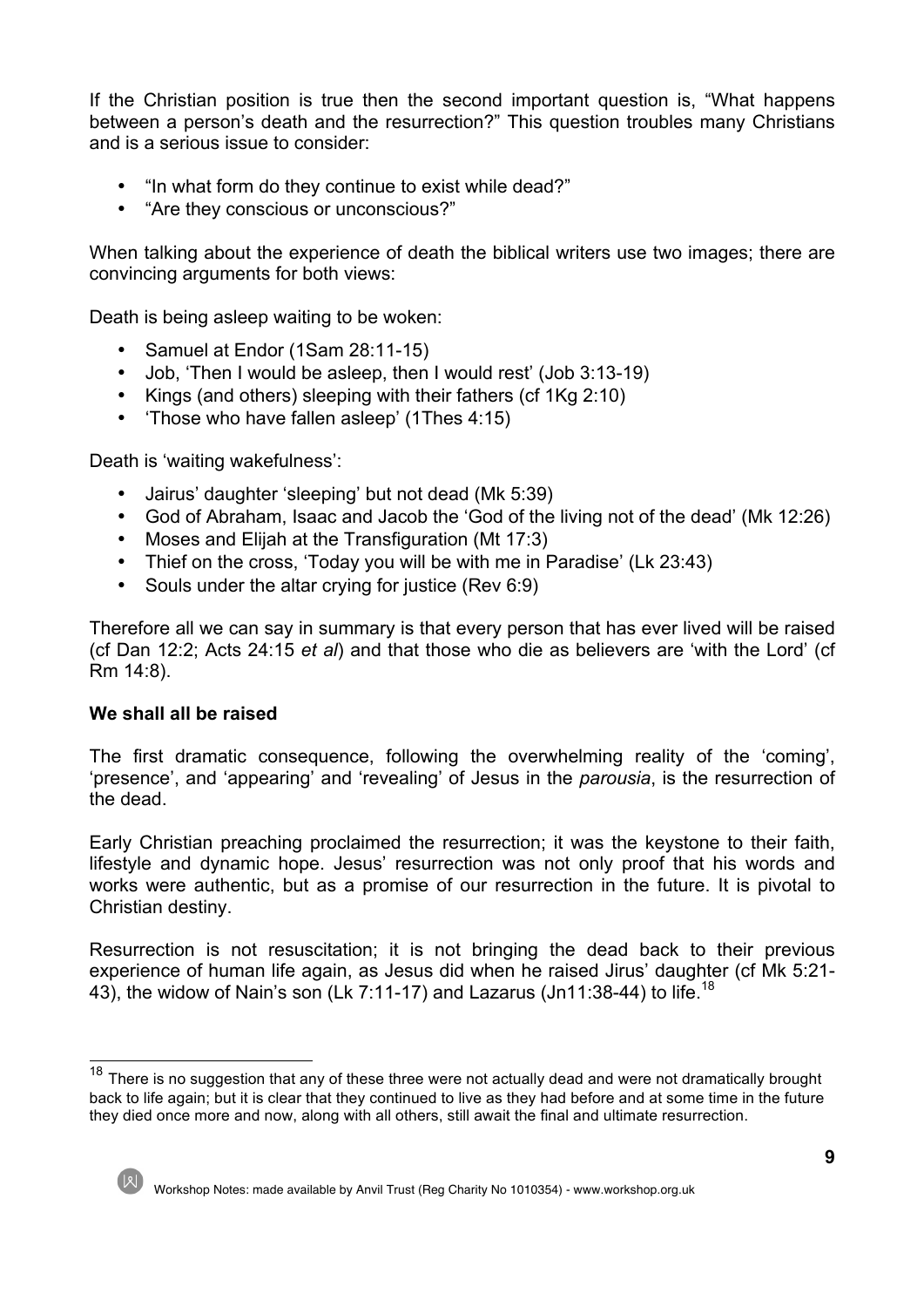This *parousia*-resurrection is about whole new dimensions of being; it is about transformation and transfiguration. It is the fulfillment of the words of Jesus:

"Truly, truly, I say to you, the hour is coming, and now is, when the dead will hear the voice of the Son of God, and those who hear will live. For as the Father has life in himself, so he has granted the Son also to have life in himself, and has given him authority to execute judgment, because he is the Son of man. Do not marvel at this; for the hour is coming when all who are in the tombs will hear his voice and come forth, those who have done good, to the resurrection of life, and those who have done evil, to the resurrection of judgment" (Jn 5:25-29)

This parallels the image of God's creative words that bring the very cosmos into being at the dawn of time itself. Because of this, like the *parousia*, the resurrection experience defies description; what actually happens is part of the mystery that makes up the biblical understanding of destiny and hope.

Wrestling to communicate the awesome nature of the resurrection the biblical imagination employs a variety of pictures to communicate its ideas:

- The corpse lying in the grave is raised up (cf Jn 5:25, 28-29: 11:24), it stands upright and lives;
- The depths of the ocean, and the earth, hold the dead like prisoners; at the resurrection they are released (cf Rev 20:13);
- The dead body is seen to be as in a deep sleep; waiting its awakening at the resurrection (cf Job 3:13-19; Mt 9:24);
- The dead are like a seed sown by a farmer, they may appear inert, but one day they will germinate, flower and fruit (cf. Jn 12:24; 1Cor 15:36-37).

# **Resurrection body**

What are we to understand by the resurrection body? What will it be like?

- It is linked with Jesus' resurrection body, just as our very resurrection is dependent upon his;
- First and foremost it is 'corporate', we receive our resurrection body by virtue that we are part of the 'resurrection body of Christ'; and individual expression flows out of that fact (1Cor 15:22);
- The resurrection body of Jesus suggests it has new properties and dimensions (cf Jn 20:19-29; 1Cor 15:5-8);
- It will be free: Bodily resurrection is the fulfillment of redemption. It will be free from the limitations of sin and fall, disease and disability;
- It will enjoy the restoration of all that was corrupted, a person in the totally of life, that fullness of created glory;
- It will be unique: It will have a different form from the present and yet it will have continuity with it; like the wheat is different from the seed from which it sprang, yet is inseparable from it (1Cor 15);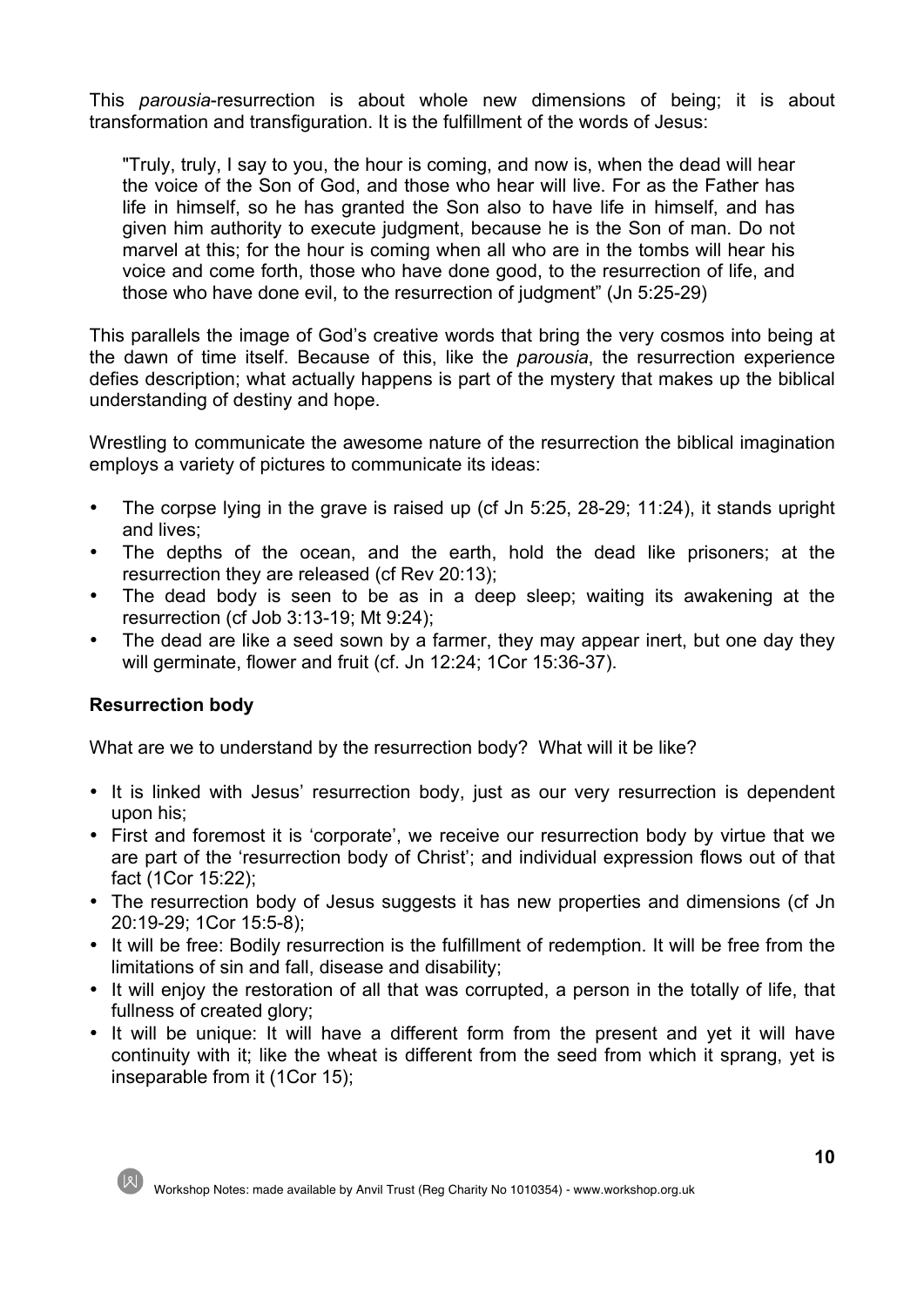- We shall be changed, transformed (1Cor 15:51), shaped to enjoy the whole new environment in the way that the bodies of fish and birds are perfectly adapted for their environments (1Cor 15:35-38);
- It will be physical but not flesh and blood as we understand it (1Cor 15:50), in ways it will be like the angels, (Mk 12:24-27);
- It will be the fullness of all possibilities.

#### **Resurrection as 'first fruits'**

The centrepiece of Christian hope in the 'resurrection of the body' is the death and resurrection of the Lord Jesus Christ (Mt 28:6). Paul says very clearly:

> 'Christ has been raised from the dead, the first fruits of those who have fallen asleep … so also in Christ shall all be made alive' (1Cor 15:20,22).

Upon this fact of Jesus' resurrection all the promises of our resurrection are based:

- 'Whoever lives and believes in me shall never die' (Jn 11:25);
- 'He who raised Christ Jesus from the dead will also give life to your mortal bodies' (Rm 8:11);
- 'He who raised the Lord Jesus will raise us also' (2Cor 4:14).

Our resurrection is totally dependent upon the resurrection of Jesus. It takes place in complete solidarity and identification with his resurrection. His is the first-fruit of our resurrection (1Cor 15:20) and ours is the first-fruit of the resurrection and release of the whole creation (Rm 8:23).

The notion of 'resurrection from the dead' is totally counter-intuitive; it is something that simply does not happen! This is at the heart of the gospel being 'a stumbling block to Jews and foolishness to Greeks' (1Cor 1:23); the absurdity of God's messenger dying as a tortured criminal and then rising from the dead – is simply insane!

- We have both Jesus and Paul challenging the Sadducees in their disbelief of the resurrection (cf Mt 22:23-33; Acts 23:6-9);
- The Athenians mock Paul when he speaks to them about the resurrection (Acts 17:32).

Resurrection may seem counter-intuitive, but as Jesus says, not when you know both 'the scriptures and the power of God' (Mk 12:24).

#### **Questions & Reflections**

**1.** "What thoughts, images, ideas and emotions do you have about the end of the world as we currently know it?"

**2.** "What questions and issues does the teaching on the *Parousia* raise?"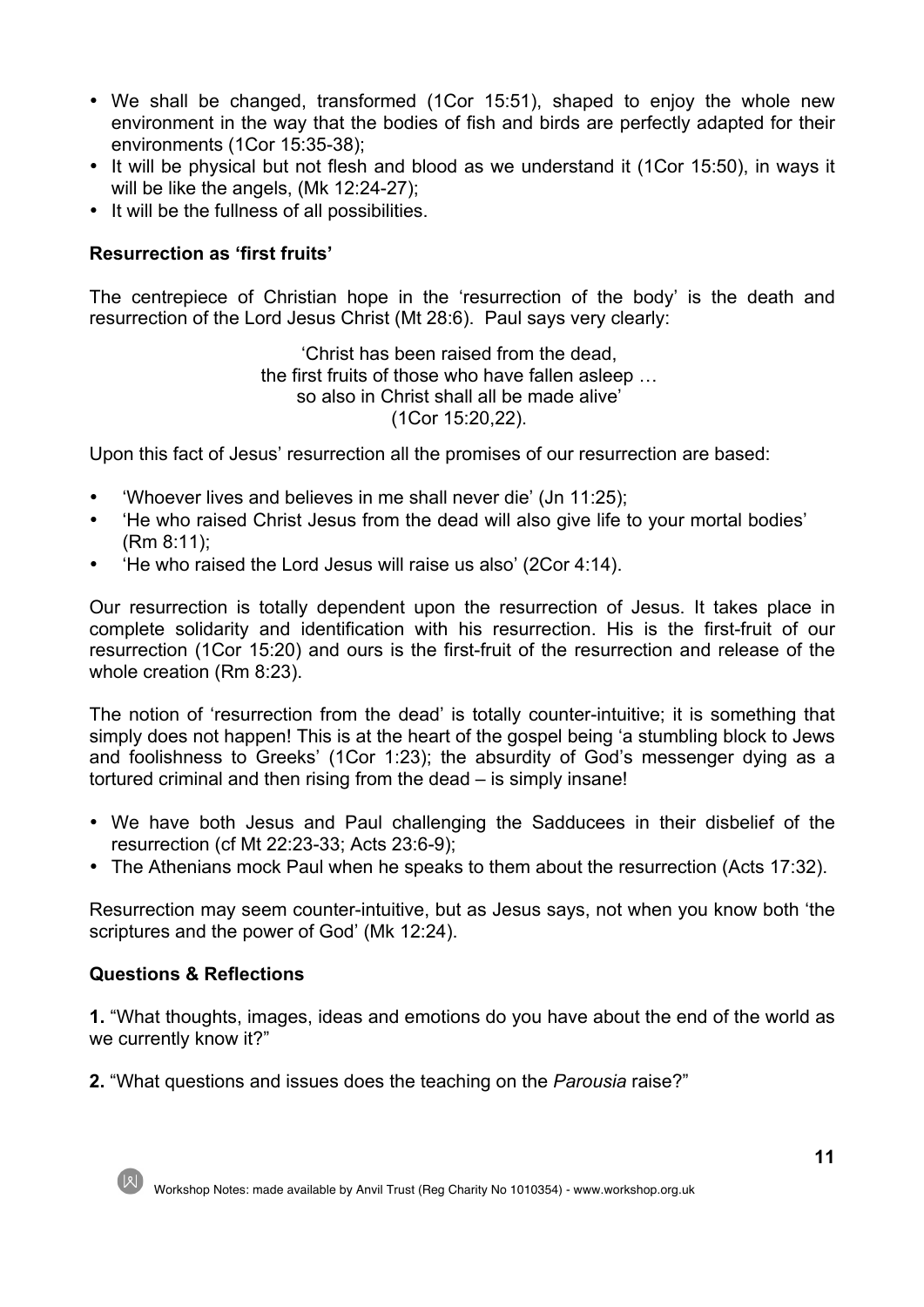**3.** "Talking about the Christian belief in resurrection of the dead to someone in a pub, what challenges and objections are they likely to make?"

#### **Reading and Resources**

*Key books:*

R Bauckham & T Hart '*Hope Against Hope'* Darton, Longman & Todd 1999 JB Green (Ed *et al*) *'Dictionary of Jesus and the Gospels'* IVP 1992: article: 'Kingdom of God' / Heaven by CC Caragounis p 417-430 G MacDonald *'The Evangelical Universalist'* SPCK 2008 NT Wright *'New Heavens, New Earth: The Biblical Picture of the Christian Hope'* Grove Books1999 NT Wright *'The Resurrection of the Son of God'* SPCK 2003

P Yoder *'Shalom: The Bible's Word for Salvation, Justice & Peace'* Life & Faith Press 1987

*Other useful book resources:*

J Alison **'Living in the End Times'** SPCK 1997 CE Armerding & WW Gasque (Ed) **'Handbook of Biblical Prophecy'** Baker 1977

W Barclay *'A Spiritual Autobiography'* Eerdmans Publishing Company 1977

R Bauckham **'Jude & 2 Peter'** Word 1983

R Bauckham *'The Theology of the Book of Revelation'* Cambridge1993

GR Beasley-Murray **'The Book of Revelation'** Eerdamns 1981

J Bonda *'The One Purpose of God'* Eerdmans1993

W Brueggemann *'Peace: Understanding Biblical Themes'* Chalice Press 2001

F Carey (Ed) *'The Apocalypse and the Shape of Things to Come'* British Museum Press 1999 RG Close *'The Meaning of the Millennium: Four Views'* IVP 1977

N Cohn *'The Pursuit of the Millennium'* Temple Smith 1970

DN Freedman (Ed) *'Anchor Bible Dictionary' Vol:3* Doubleday 1992 see article T Prendergast 'Hope' p 284

DN Freedman (Ed) *'Anchor Bible Dictionary' Vol:5* Doubleday 1992 see articles:

- Eschatology by DL Petersen p 575
- *Parousia* by Christopher Rowland p xxx

JB Green [Ed *et al*] *'Dictionary of Jesus and the Gospels'* IVP 1992: articles:

- Apocalyptic by DC Allison
- Eschatology by DC Allison Jr p 206-209
- Son of Man by IH Marshall p 775-781

G Kittel (Ed) *'Theological Dictionary of the New Testament'* Eerdmans 1964: article *basileus* by KL Schmidt [et al] Vol 1: p 564-593

AT Lincoln **'Paradise Now and Not Yet'** Cambridge 1981

D Linn 'Good Goats – Healing our Image of God' Paultist Press

BD McLaren *'The Secret Message of Jesus'* Thomas Nelson 2006

RH Mounce **'The Book of Revelation'** Eerdmans 1977

R Parry & C Partridge (Eds) *'Universal Salvation?'* Paternoster 2003

A Richardson (Ed) *'A Theological Word Book of the Bible'* see article 'Hope' London SCM Press 1965 p 108-109

The Doctrine Commission of the Church of England, *'The Mystery of Salvation'* London, Church House Publishing, 1995

D Thompson *'The End of Time'* Minerva 1997

Walter Wink *'Engaging the Powers'* Fortress Press 1992

NT Wright **'The New Testament and the People of God'** SPCK 1992

NT Wright *'Jesus and the Victory of God'* SPCK 1996